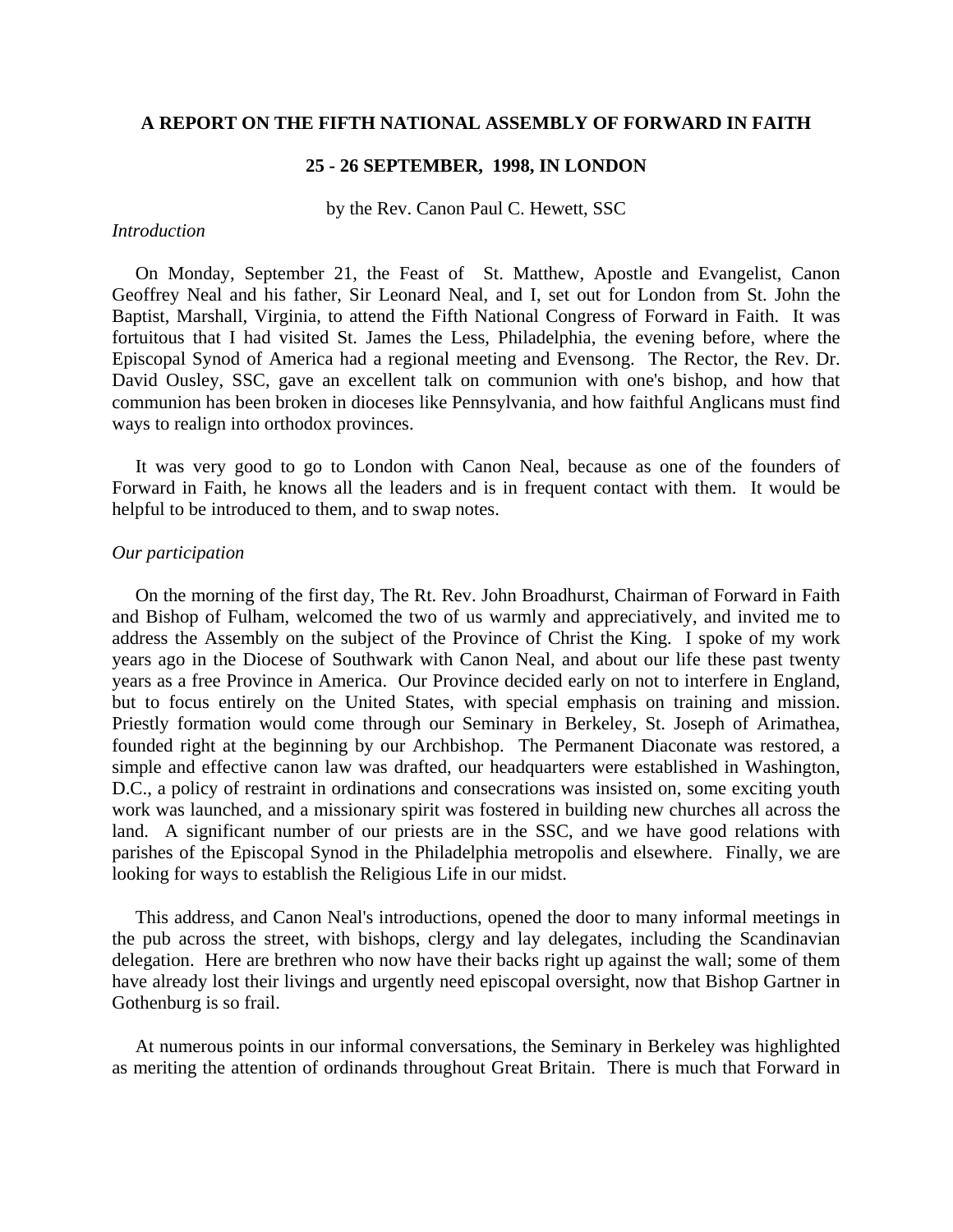Faith can learn from our Archbishop's twenty years of leadership in building up an excellent Seminary and Province.

## *The event*

The Assembly was convened in the Camden Centre by Bishop Broadhurst, who again made an appreciative reference to the Province of Christ the King. Bishop Broadhurst seemed to have just the right touch in handling the weighty matters before this quite large Assembly. Fr. Geoffrey Kirk was not only the Secretary but also the strategist behind the scenes, sharp as a tack. One was immediately impressed by how well organized and unified Forward in Faith is, how smoothly its sessions were conducted, how well thought out its goals and sense of mission, and how determined the delegates. In the course of two days over 600 delegates and observers must have taken part, representing perhaps 300 parishes. There were four Provincial Episcopal Visitors (PEVs, or "Flying Bishops"), numerous regional deans of Forward in Faith, some Sisters of St. Margaret from Walsingham, Sister Marianna from Sweden (influential in restoring the Religious Life there), a delegation of the Episcopal Synod of America, large numbers of SSC priests, and a sizeable delegation from Sweden and Norway. All five existing provinces of Great Britain were represented.

### *What Forward in Faith is*

Forward in Faith emerged in 1993 in the wake of the Episcopal Ministry Act of the General Synod of the Church of England. This Measure is a compromise resulting from the catastrophe of November 11, 1992. Just how the leaders of Forward in Faith got the Measure through Synod is an amazing story and a *tour de force.* As a compromise, the Measure does not give the orthodox everything needed for full and continuous life in the Body of Christ. It was a way of buying time and providing episcopal oversight for the orthodox, in return for recognition of the existing hierarchy in matters temporal.

 The situation in the Church of England as a state church is different from our own, and complicated in different ways. Unless it is disestablished, the Church of England can only function under the law. Forward in Faith is using the benefit of establishment to get what they want, and that is to take their buildings and assets with them. The gnostics are pressing hard for women bishops, which will undo the 1993 Measure. And so Forward in Faith wants to present the case for a free province, all assets intact, as the kind of compromise that Parliament insisted on in 1993, since Parliament does not want to take responsibility for the collapse of the Church.

 Everyone in Forward in Faith recognizes that the 1993 Measure is untenable with the impending consecration of women as (gnostic) bishops. So everything necessary for a free Province must now be put in place -- a Province entirely separate, self-governing, orthodox, and with its own archbishop, in every respect like the Province of Christ the King. This new Province would in effect be the  $6<sup>th</sup>$  Province in Great Britain (the other five being Canterbury, York, Scotland, Wales and Ireland), and it would relate, or not relate, to other Anglican provinces, depending on their orthodoxy. When the (then) Diocese of Christ the King became a national diocese in the early 1980's, it in effect fulfilled the role of a  $10<sup>th</sup>$  Province of Episcopalians. This is demonstrated today by the Flag of the Province of Christ the King, which